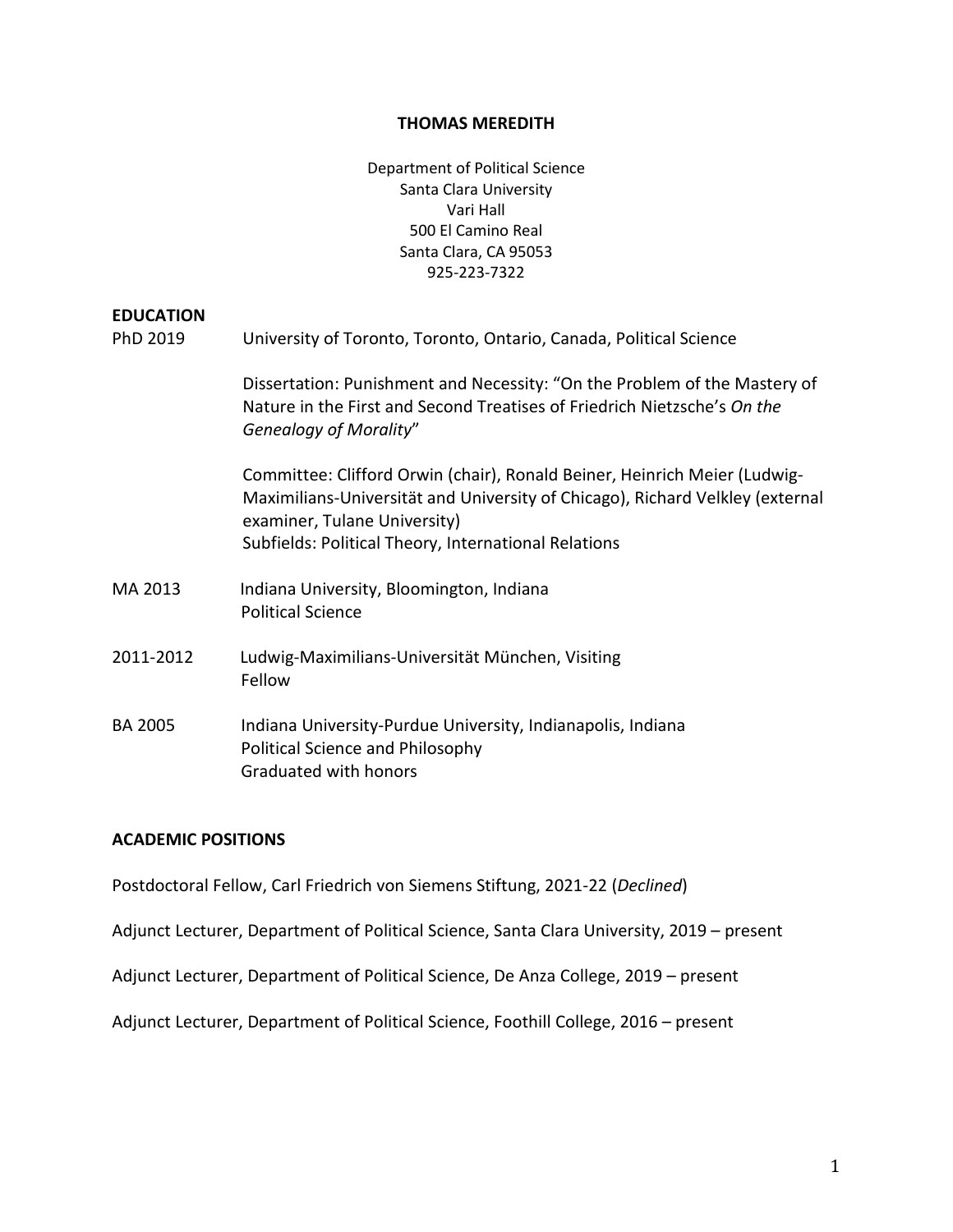# **PUBLICATIONS**

## **Refereed Journal Articles**

"On the Radical Goals of Slave Morality in Nietzsche's *On the Genealogy of Morality*" *The Review of Politics*, Vol. 82, No. 2 (Spring 2020) <http://dx.doi.org/10.1017/S0034670520000182>

"Bound Sovereignty: The Origins of Moral Conscience in Nietzsche's 'Sovereign Individual'" *Nietzsche-Studien: Internationales Jahrbuch für die Nietzsche-Forschung*, Vol. 50, No. 1 (November 2021).

## **Book Reviews**

Review of *Recovering the Liberal Spirit: Nietzsche, Individuality, and Spiritual Freedom* by Steven F. Pittz, *Review of Politics* Vol. 83, No. 4 (November 2021).

# **Manuscripts in Preparation**

*Journal Articles*

Nietzsche's Critique of Power: Mimicry and the Advantage of the Weak

#### *Book Manuscripts*

The Youngest Virtue: Moral Conscience and The Will to Truth in the Thought of Friedrich Nietzsche

## **GRANTS AND FELLOWSHIPS**

| 2013-14 | University of Toronto Graduate Fellowship                                  |
|---------|----------------------------------------------------------------------------|
| 2011-12 | Carl Friedrich von Siemens Stiftung Graduate Fellowship, Munich, Germany   |
| 2010-11 | University of Toronto School of Graduate Studies Research Travel Grant     |
| 2010-11 | Joint Initiative in German and European Studies (JIGES) Graduate Research  |
|         | <b>Fellowship Grant</b>                                                    |
| 2009    | Deutsche Akademische Austauche Dienst (DAAD) Intensive Language Course     |
|         | Grant                                                                      |
| 2008    | Northwestern University Rhetoric and Public Culture Summer Symposium Grant |
|         | Recipient                                                                  |
| 2007-11 | University of Toronto Graduate Fellowship                                  |
| 2007    | Foreign Language and Area Studies Summer Language Grant (FLAS), West       |
|         | European Studies, Indiana University, Bloomington                          |
| 2006    | Foreign Language and Area Studies Summer Language Grant (FLAS), West       |
|         | European Studies, Indiana University, Bloomington                          |
| 2006    | Deutsche Akademische Austauche Dienst (DAAD) Intensive Language Course     |
|         | Grant                                                                      |
| 2005-06 | Indiana University Associate Instructorship                                |
| 2003-04 | Undergraduate Research Opportunities Grant, IUPUI                          |
| 2002-04 | The Sam Masarachia Scholarship (Full Scholarship), IUPUI                   |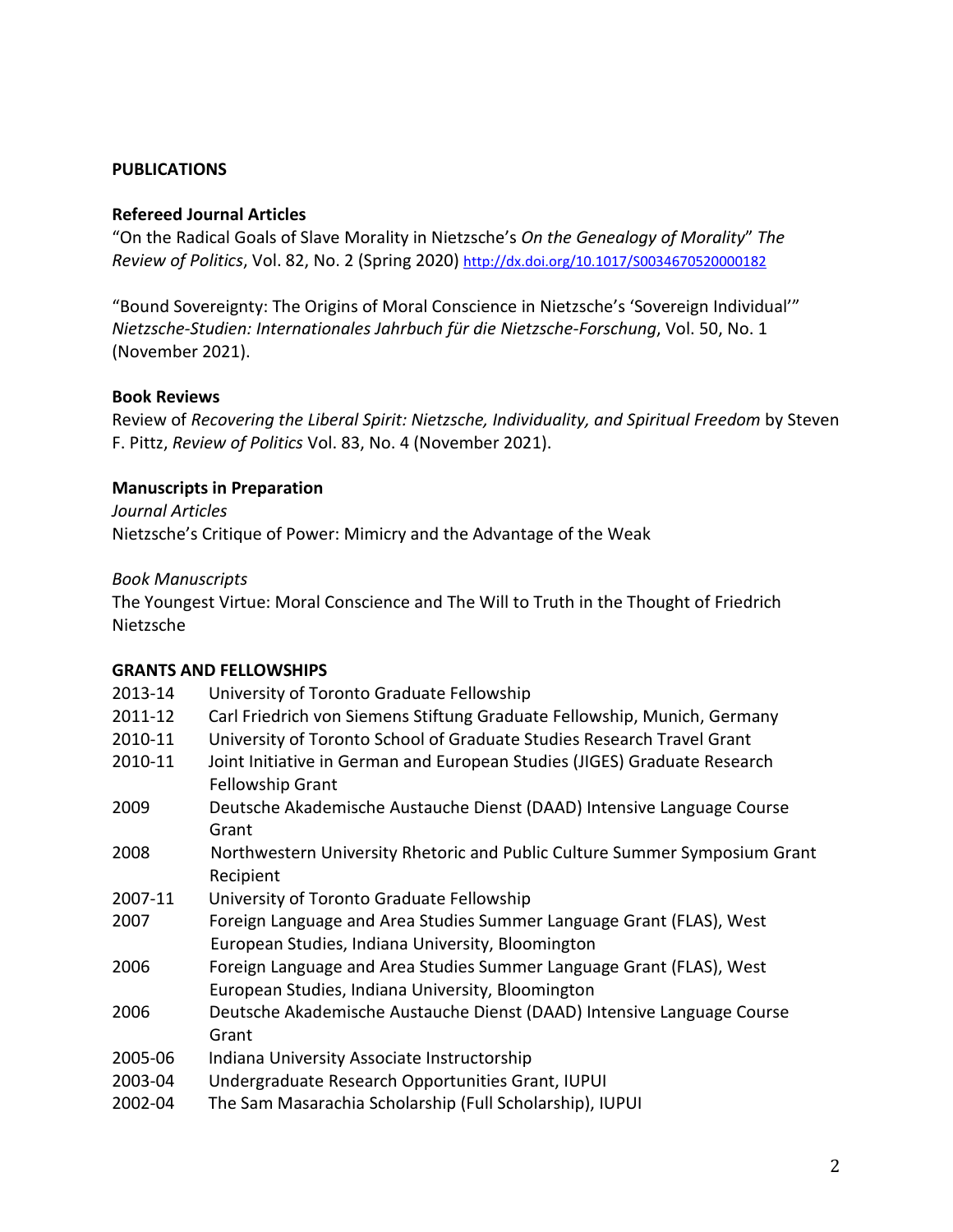# 2002-03 Loretta Lundsford Scholarship, IUPUI

#### **CONFERENCE ACTIVITY**

## **Papers Presented**

"Nietzsche's Critique of Power: Mimicry and the Advantage of the Weak," Annual Meeting of the American Political Science Association; Boston, Massachusetts, August 30-September 2, 2018.

"The Noble Lie: Slave Morality's Origins in Nietzsche's Noble Type," Annual Meeting of the Western Political Science Association; San Francisco, California, March 28-31, 2018.

"On Morality's Radical Aims: Nature, Punishment, and the Demand for Change in the First Essay of Nietzsche's *On the Genealogy of Morality*," Northwestern University Graduate Political Theory Workshop; Evanston, Illinois, February 12, 2016.

"Punishment and the Critique of Certainty in the Second Essay of Nietzsche's *On the Genealogy of Morality*," Annual Meeting of the American Political Science Association; San Francisco, California, September 3-6, 2015.

"Piety and Punishment: The Problem of Punitive Justice in Nietzsche's *Daybreak*," Annual Meeting of the Western Political Science Association; Seattle, Washington, March 28-31, 2014.

"Nietzsche's Types and Typologies: Method and Prescription in *Der Antichrist*," Annual Meeting of the Western Political Science Association; Hollywood, California, March 28-31, 2013.

"Rethinking Nietzsche's *Der Antichrist*: A Preliminary Inquiry," Northwestern University Graduate Political Theory Workshop; Evanston, Illinois, February 8, 2013.

"The Unwisdom of Solon: Herodotus' Critique of Greek Tragic-Pessimism," Annual Meeting of the Midwestern Political Science Association; Chicago, Illinois, April 22-26, 2010.

"Nietzsche's New Teaching: Interpreting the Will to Power Doctrine from an Ontological Perspective," Annual Meeting of the Midwestern Political Science Association; Chicago, Illinois, April 22-26, 2010.

"Bento the Bold: Strauss, Spinoza, and the Question of Esotericism," Symposium on Political Thought and Rhetoric in the Classical World, Northwestern University; Evanston, Illinois, July 14-18, 2008.

"More than Metaphor: Nietzsche's 'Misogyny' as Rhetorical Strategy in his War against Modernity," Annual Meeting of the Association for Political Theory; Bloomington, Indiana, November 2-6, 2006.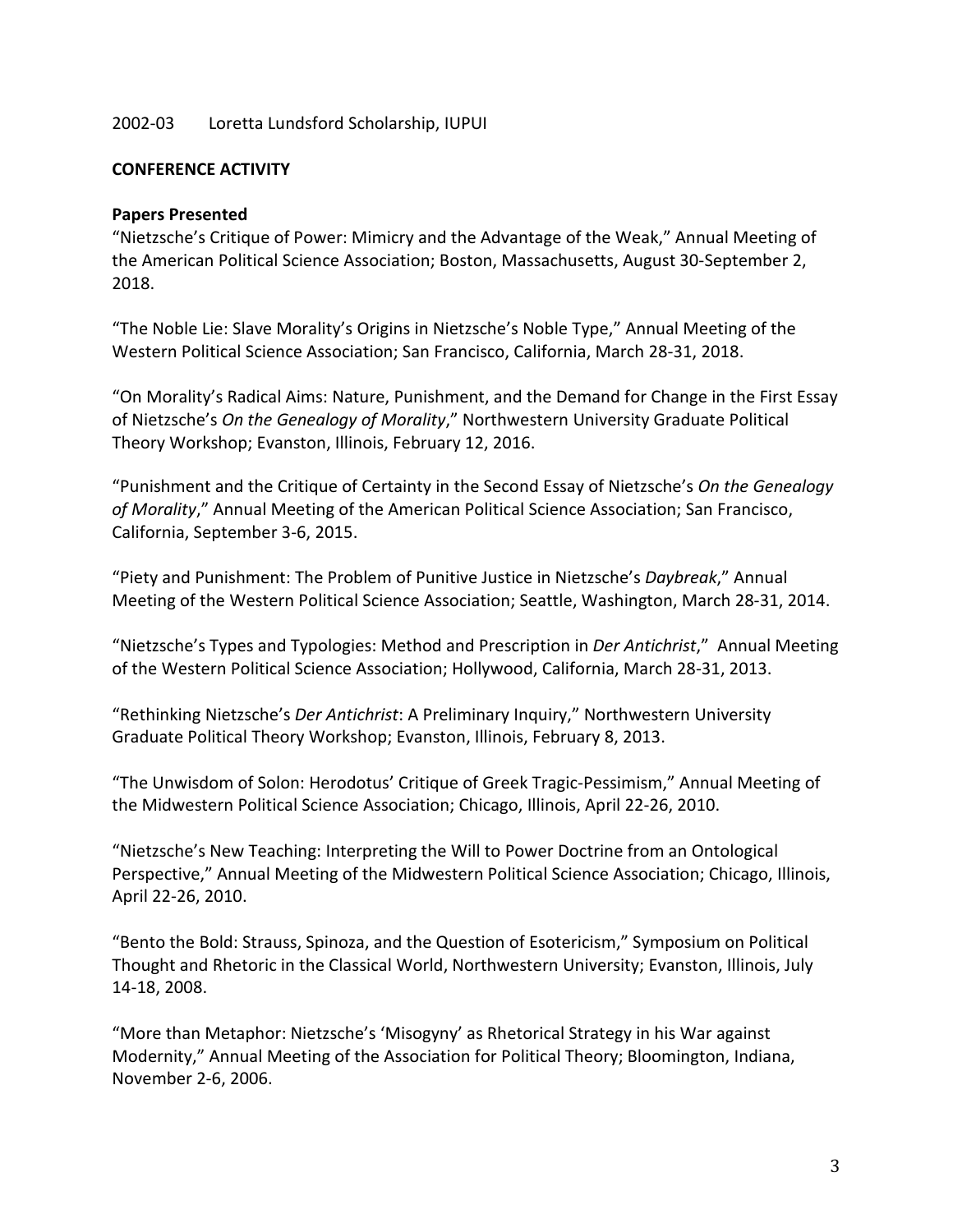"Political Theory, Hip-Hop Culture, and Property Rights in the Music Industry" (with Dr. Johnny Goldfinger), Annual Meeting of the Western Political Science Association; Portland, Oregon, March 11-13, 2004.

# **TEACHING AND RESEARCH EXPERIENCE**

| Spring 2021      | Lecturer, POLI-105 What is Conscience? (Upper-Division), Santa Clara University              |
|------------------|----------------------------------------------------------------------------------------------|
| Spring 2021      | Lecturer, POLI-30 Introduction to Political Theory, Santa Clara University                   |
| Spring 2021      | Instructor, POLI-3 Introduction to Political Theory (Online), Foothill College               |
| Spring 2021      | Instructor, POLI-1 Introduction to American Politics, De Anza College                        |
| Winter 2021      | Lecturer, POLI-105 Politics and the Divided Self (Upper-Division), Santa Clara<br>University |
| Winter 2021      | Instructor, POLI-1 Introduction to American Politics, De Anza College (2 sections)           |
| <b>Fall 2020</b> | Lecturer, POLI-30 Introduction to Political Theory, Santa Clara University                   |
| <b>Fall 2020</b> | Lecturer, POLI-1 Introduction to American Politics, De Anza College                          |
| Spring 2020      | Instructor, POLI-3 Introduction to Political Philosophy, Foothill College                    |
| Spring 2020      | Instructor, POLI-5 Introduction to Political Thought and Theory, De Anza College             |
| Spring 2020      | Instructor, POLI-1 Introduction to American Politics, De Anza College                        |
| Spring 2020      | Instructor, POLI-1 Introduction to American Politics, De Anza College                        |
| Winter 2020      | Lecturer, POLI-105 Politics and the Divided Self (Upper-Division), Santa Clara<br>University |
| Winter 2020      | Lecturer, POLI-1 Introduction to US Politics, Santa Clara University                         |
| <b>Fall 2019</b> | Lecturer, POLI-1 Introduction to US Politics, Santa Clara University                         |
| Spring 2019      | Instructor, POLI-3 Introduction to Political Theory (Online), Foothill College               |
| Spring 2019      | Instructor, POLI-1 Introduction to American Politics (Hybrid), De Anza College               |
| <b>Fall 2018</b> | Instructor, POLI-3 Introduction to Political Theory (Online), Foothill College               |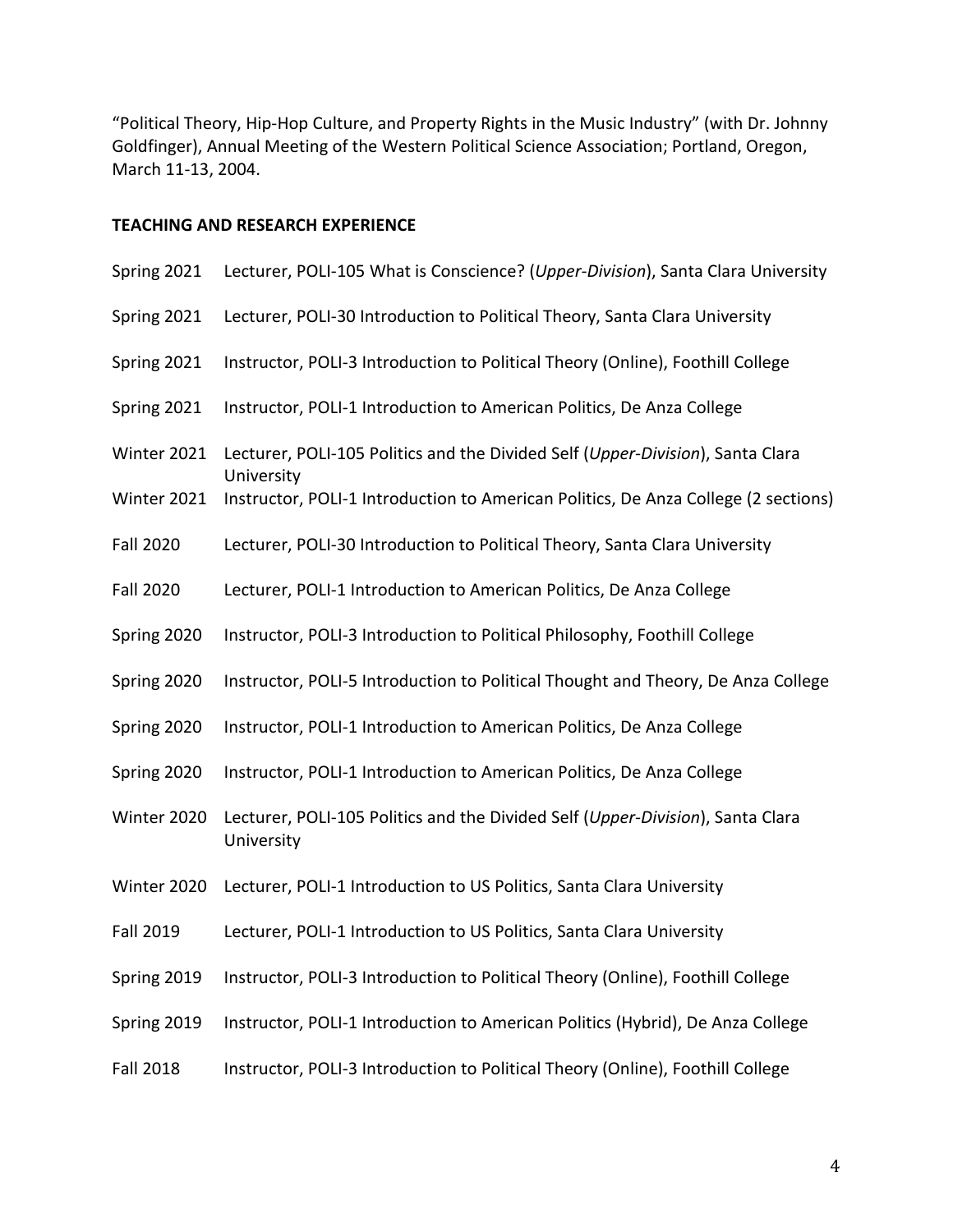Summer 2018 Instructor, POLI-1 Introduction to American Politics (Online), Foothill College Spring 2018 Instructor, POLI-3 Introduction to Political Theory (Online), Foothill College Fall 2017 Instructor, POLI-1 Introduction to American Politics (Hybrid), Foothill College Spring 2017 Instructor, POLI-3 Introduction to Political Theory, Foothill College Fall 2016 Instructor, POLI-3 Introduction to Political Theory, Foothill College 2014-2016 Northwestern University, Department of Athletics and Recreation, Tutor for Student Athletes in Political Science and Philosophy Summer 2013 Teaching Assistant, Modern Political Thought (*Upper-Division Course*), University of Toronto 2013 Teaching Assistant, Contemporary Political Thought: Legitimacy, Pluralism, Stability (*Upper-Division Course*), University of Toronto 2010-2011 Teaching Assistant, Introduction to Political Philosophy, University of Toronto 2009-10 Teaching Assistant, Introduction to Political Philosophy, University of Toronto 2008-09 Teaching Assistant, Introduction to Political Philosophy, University of Toronto Summer 2008 Teaching Assistant, Introduction to Political Philosophy, University of Toronto 2007-08 Teaching Assistant, Introduction to Political Philosophy, University of Toronto Spring 2006 Associate Instructor, The American Presidency (*Upper-Division Course*), Indiana University, Bloomington Fall 2005 Associate Instructor, Contemporary Political Controversies, Indiana University, Bloomington 2004-05 Research Assistant for Margaret Ferguson, Indiana University-Purdue University, Indianapolis Spring 2003 Teaching Assistant, American Politics Through Film and Fiction (*Upper-Division Course*), Indiana University-Purdue University, Indianapolis Fall 2002 Teaching Assistant, Introduction to American Politics, Indiana University-Purdue University, Indianapolis